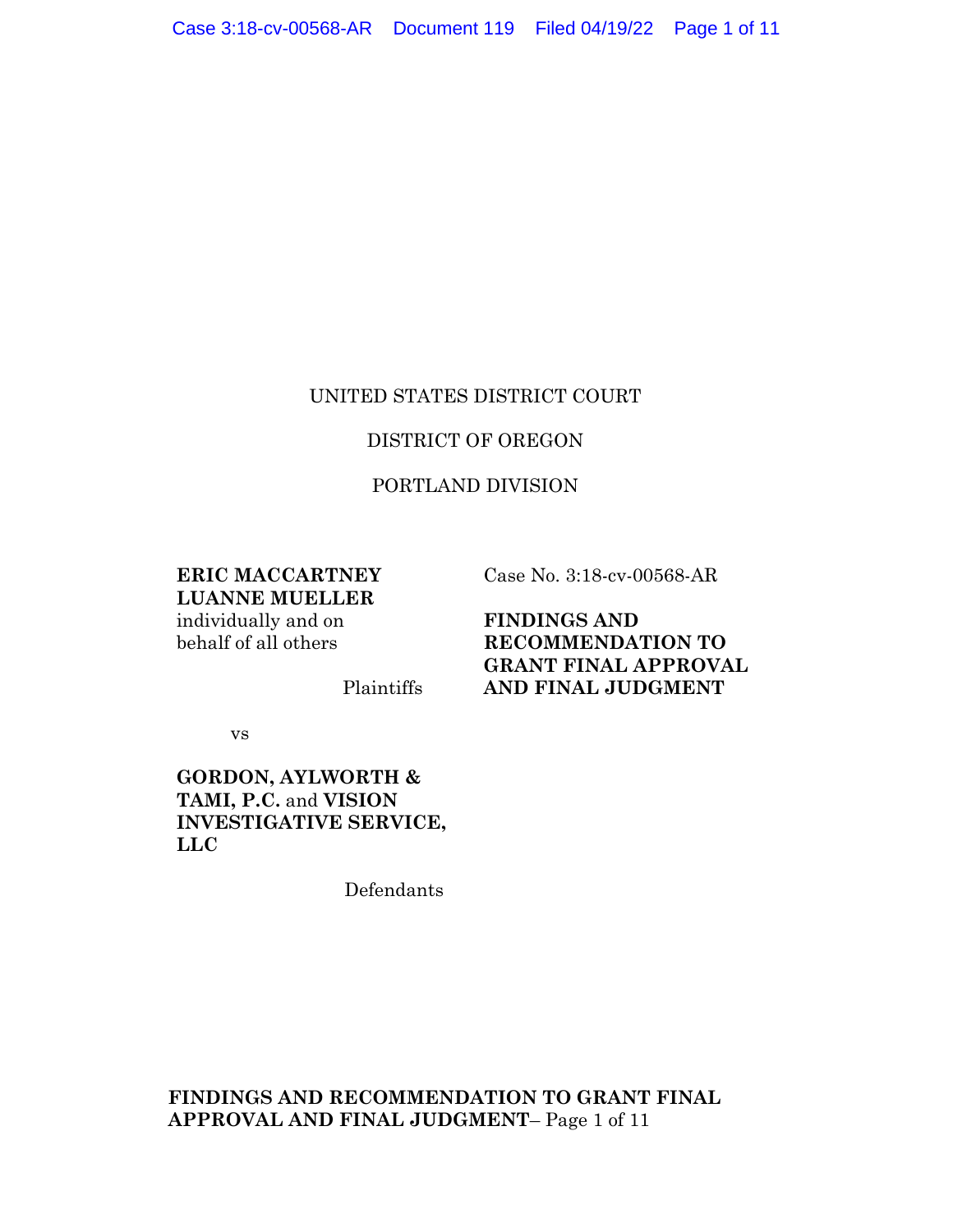THIS MATTER came before the Court on Representative Plaintiffs' (Eric MacCartney and Luanne Mueller) Unopposed Motion for Final Approval of Class Action Settlement and Final Judgment (Doc. 109). The Court has considered all papers filed and proceedings in this matter and is fully informed regarding the facts surrounding the proposed Settlement as memorialized in the parties Settlement Agreement (Doc. 83-1). Based upon this information, the Court has determined that final approval of the proposed Settlement is fair, reasonable and adequate.

The Court recommends that Final Judgment be entered, which will constitute a final adjudication on the merits of all claims of the conditionally certified settlement Class, with exception to any matters or issues set forth herein and in the Settlement Agreement.

On October 27, 2021, this Court granted preliminary approval to the proposed Settlement between Representative Plaintiffs and Defendants Gordon, Aylworth & Tami, P.C. (GAT) and Vision Investigative Service, LLC (Vision) (collectively defendants) (Docs. 92, 94). The Settlement resolves all of the Class's claims against defendants in exchange for defendants' agreement to pay certain amounts to eligible Class Members and to Class Counsel as set forth in the Settlement Agreement.

#### **FINDINGS AND RECOMMENDATION TO GRANT FINAL APPROVAL AND FINAL JUDGMENT**– Page 2 of 11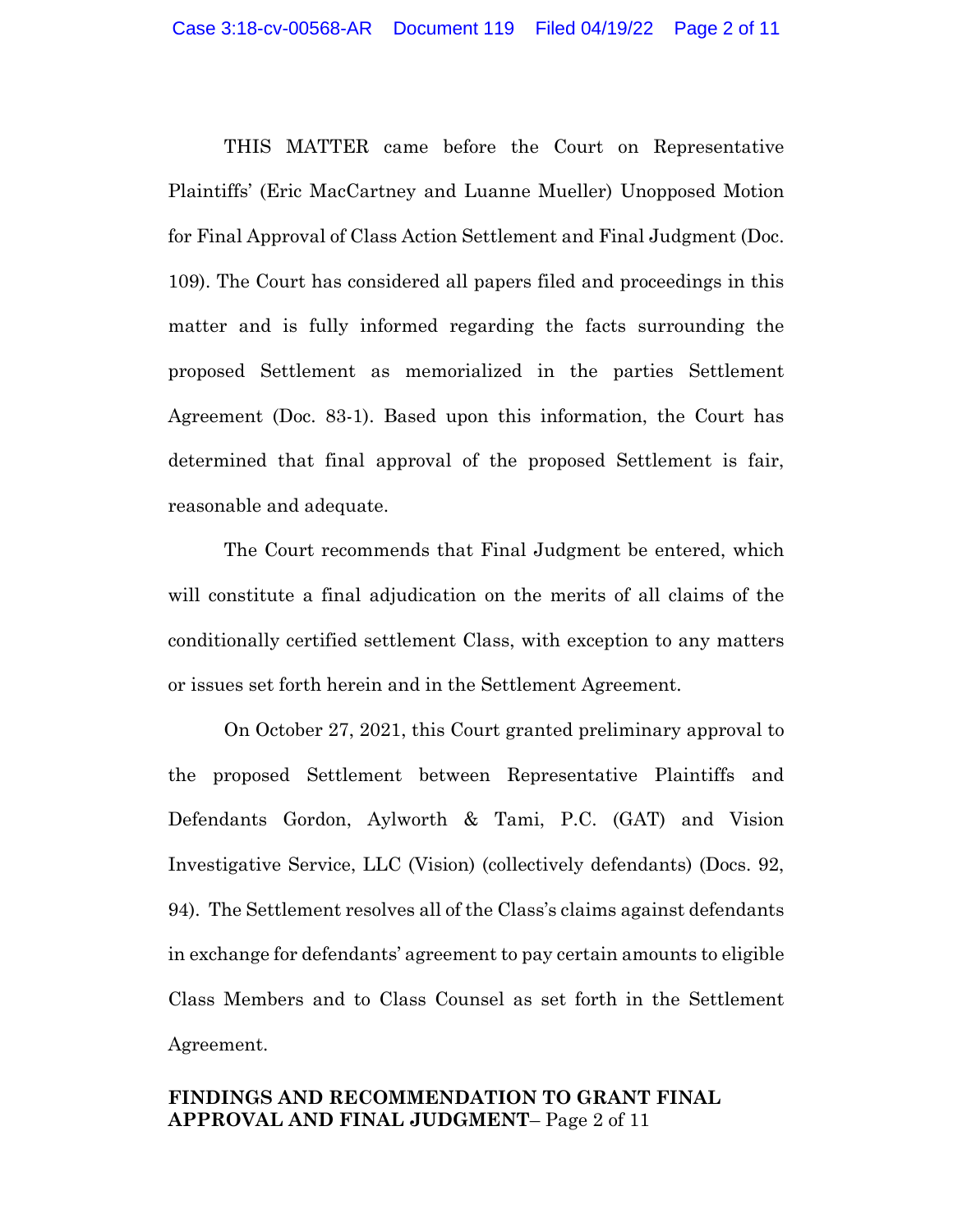On December 24, 2021, Class Counsel submitted their initial application for an award of attorneys' fees and costs (Fee Application), as contemplated by the Settlement Agreement and pursuant to this Court's Order (Docs. 95-97). Defendants filed a response in opposition to the Fee Motion and Class Counsel filed a reply (Docs. 104-108).

On February 15, 2022, the Representative Plaintiffs filed an Unopposed Motion for Final Approval of Class Action Settlement and Final Judgment (Docs. 109-111).

On April 19, 2022, the Court held a fairness hearing (Settlement Hearing) via telephone to consider whether to grant final approval to the Settlement and to consider Class Counsels' application for an award of attorneys' fees and costs, (Fee Application). The Court heard argument from counsel. Other than counsel for the parties, no one else appeared for the hearing to voice their support for, or objection to, the Settlement or the Fee Application.

Having read, reviewed and considered the papers filed in support of and in opposition to final approval of the Settlement, including supporting declarations; oral arguments of counsel; Class Counsels' Fee Application; the Agreement; and the pleadings;

The court hereby RECOMMENDS that the Motion for Final Approval (ECF No. 109) be GRANTED:

### **FINDINGS AND RECOMMENDATION TO GRANT FINAL APPROVAL AND FINAL JUDGMENT**– Page 3 of 11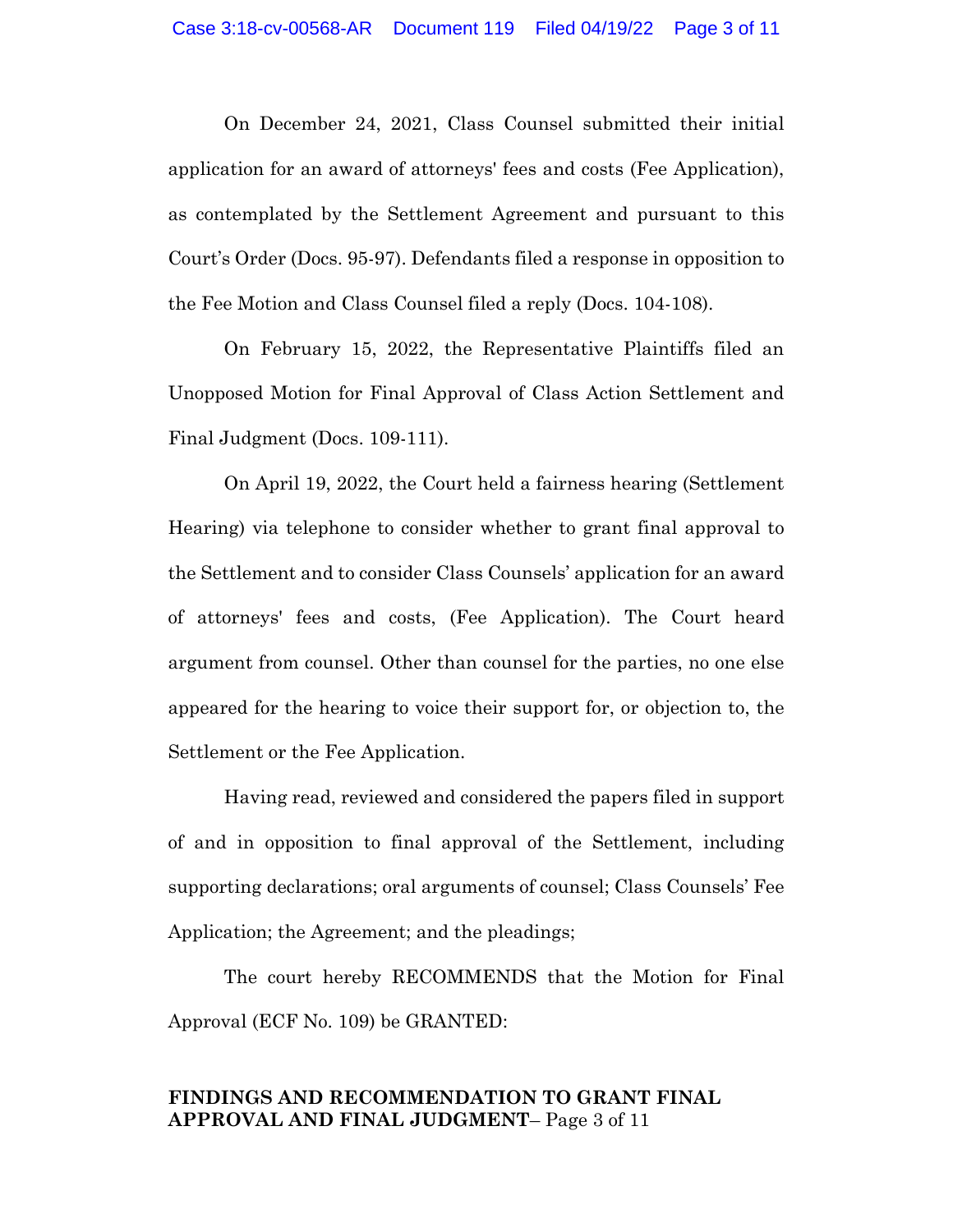1. The definitions and provisions of the Settlement Agreement are incorporated in this Order as though fully set forth herein.

2. This Court has jurisdiction over the subject matter of the Settlement Agreement with respect to and over all parties to the Agreement, including defendants, Representative Plaintiffs and all Class Members.

3. The Court recommends approval of the Settlement and finds the Settlement is, in all respects, fair, reasonable, and adequate to the Class, within the authority of the parties, and the result of extensive arm's length negotiations with the guidance of an experienced mediator.

4. This Court confirms the Class, as defined in the Court's Order Granting Unopposed Motion for Preliminary Approval of Class Settlement and Certification Granting Class Certification, and as described in the Settlement Agreement, has been appropriately identified by the parties and recommends final certification of the Class under Federal Rule of Civil Procedure 23(a)-(c) for settlement purposes only.

5. No Class Members have timely requested to be excluded from the Class and the Settlement. The Court has not received any objections to the Settlement.

# **FINDINGS AND RECOMMENDATION TO GRANT FINAL APPROVAL AND FINAL JUDGMENT**– Page 4 of 11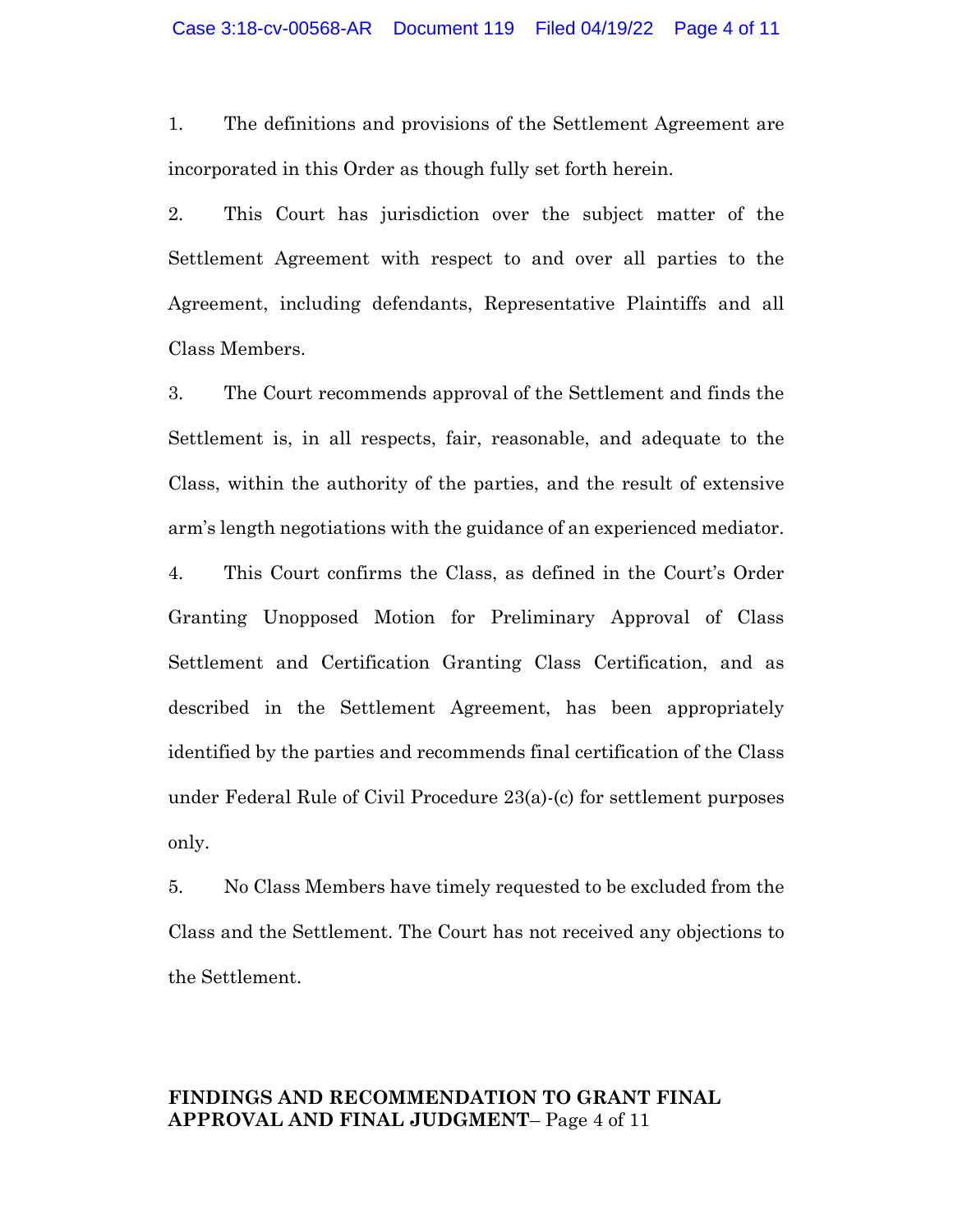6. The Court hereby recommends final approval of the Settlement and finds that it is fair, reasonable, and adequate, and in the best interests of the Class as a whole.

7. Neither a Final Judgment nor the Agreement is an admission or concession by defendants of the validity of any claims or of any liability or wrongdoing or of any violation of law. A Final Judgment and the Agreement do not constitute a concession and shall not be used as an admission or indication of any wrongdoing, fault or omission by any person in connection with any transaction, event or occurrence, and neither a Final Judgment nor the Agreement nor any related documents in this proceeding, nor any reports or accounts thereof, be offered or received in evidence in any civil, criminal, or administrative action or proceeding, other than such proceedings as may be necessary to consummate or enforce a Final Judgment, the Settlement Agreement, and all releases given thereunder, or to establish the affirmative defenses of res judicata (claim preclusion) or collateral estoppel (issue preclusion) barring the pursuit of claims released in the Settlement Agreement.

8. This Court hereby acknowledges that the Settlement is in full settlement, compromise, release, and discharge of the claims in this case, and Representative Plaintiffs, for themselves and as the

### **FINDINGS AND RECOMMENDATION TO GRANT FINAL APPROVAL AND FINAL JUDGMENT**– Page 5 of 11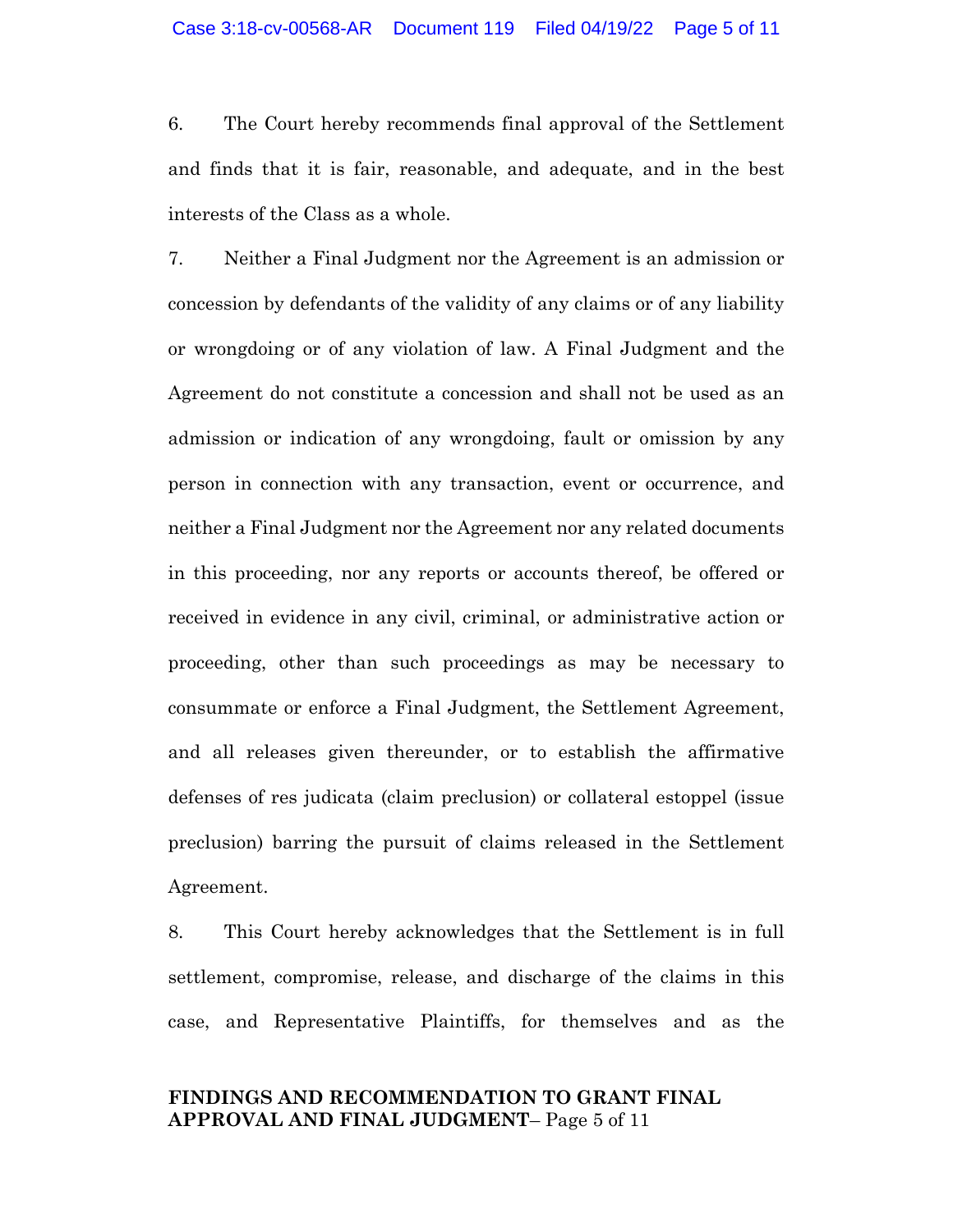representatives of the Class, and on behalf of each Class Member who has not timely opted out, and each of their respective agents, successors, heirs, assigns, and any other person who can claim by or through them in any manner, shall have fully, finally and forever irrevocably released, relinquished, and forever discharged with prejudice all Released Claims (as defined in the Settlement Agreement) against the Released Parties (as defined in the Settlement Agreement); and, further, that the Representative Plaintiffs, for themselves and on behalf of his respective agents, successors, heirs, assigns, and any other person who can claim by or through him in any manner, shall have fully, finally and forever irrevocably released, relinquished and forever discharged with prejudice all Released Claims as set forth in the Settlement Agreement.

9. Defendants have no further or other liability or obligation to any Class Member with respect to the claims brought by Representative Plaintiffs and the Class in this action, except as expressly provided for in the Settlement Agreement, which does include the right for Class Counsel to submit a supplemental application for an award of attorneys' fees and costs incurred from entry of the Preliminary Approval Order to Final Approval, and after entry of a Final Judgment, and requires that defendants will pay and such fees and costs that shall be awarded by this Court on review of such supplemental applications.

### **FINDINGS AND RECOMMENDATION TO GRANT FINAL APPROVAL AND FINAL JUDGMENT**– Page 6 of 11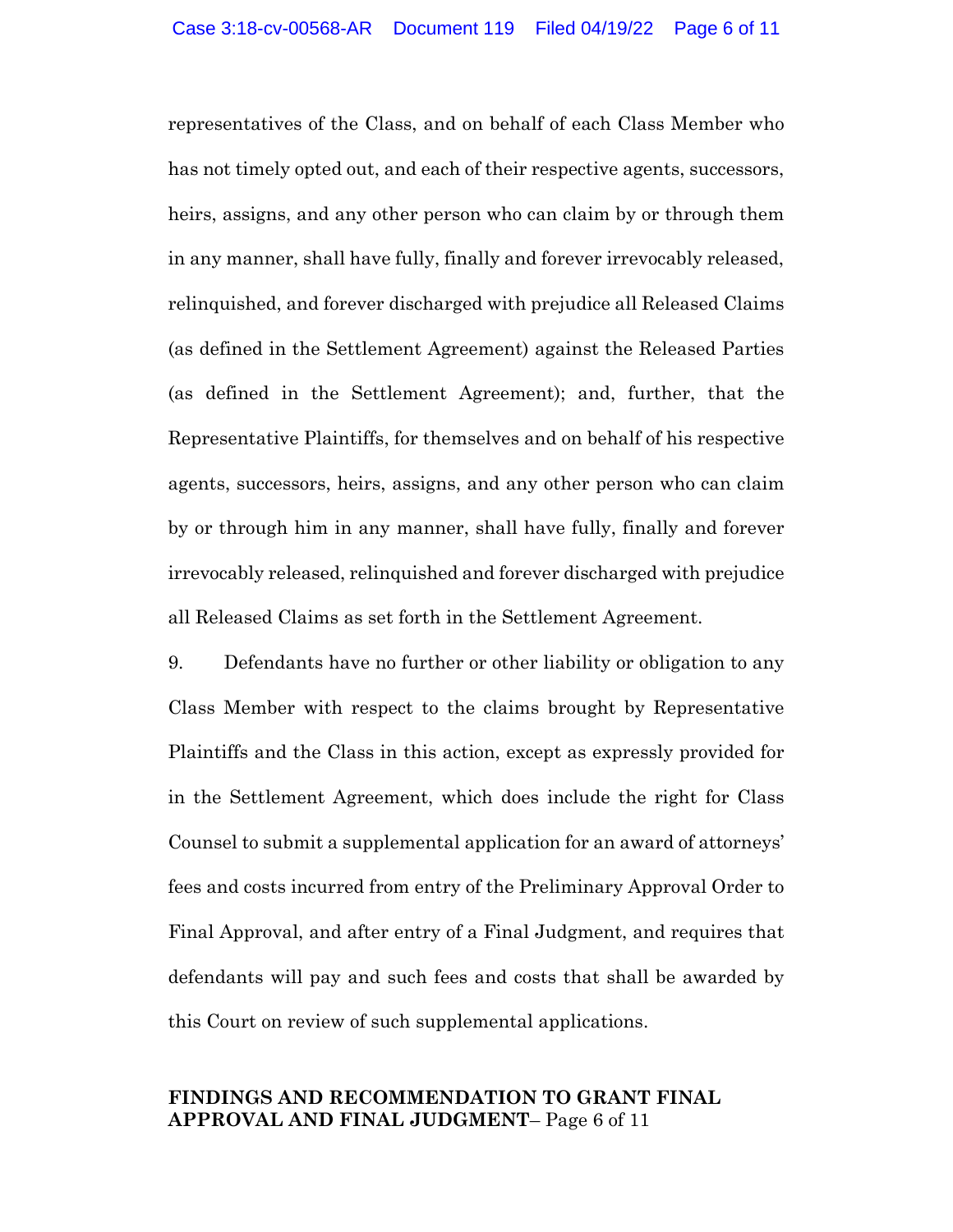10. Representative Plaintiffs, for themselves and as the representatives of the Class on behalf of each Class Member who has not timely opted out or requested exclusion, and each of their respective agents, successors, heirs, assigns, and any other person who can claim by or through them in any manner, fully, finally, and forever irrevocably release, relinquish, and forever discharge with prejudice all Released Claims against the Released Parties, pursuant to the Settlement Agreement.

11. By operation of an Order and Judgment, the Representative Plaintiffs and defendants expressly waive, and each Class Member is deemed to have waived, any and all claims, rights, or benefits they may have under federal or state law, right, rule, with exception to the right to apply for an award of supplemental fees and costs consistent with the Settlement Agreement.

12. The appointed Class Administrator, JND Legal Administration (JND), has completed the delivery of class notice according to the terms of the Settlement Agreement and this Court's previous Orders. The Notice given by JND to the Class, which set forth the principal terms of the Settlement Agreement and other matters, was the best practicable notice under the circumstances. The notice program prescribed by the Settlement Agreement and as approved by the Court, was reasonable

### **FINDINGS AND RECOMMENDATION TO GRANT FINAL APPROVAL AND FINAL JUDGMENT**– Page 7 of 11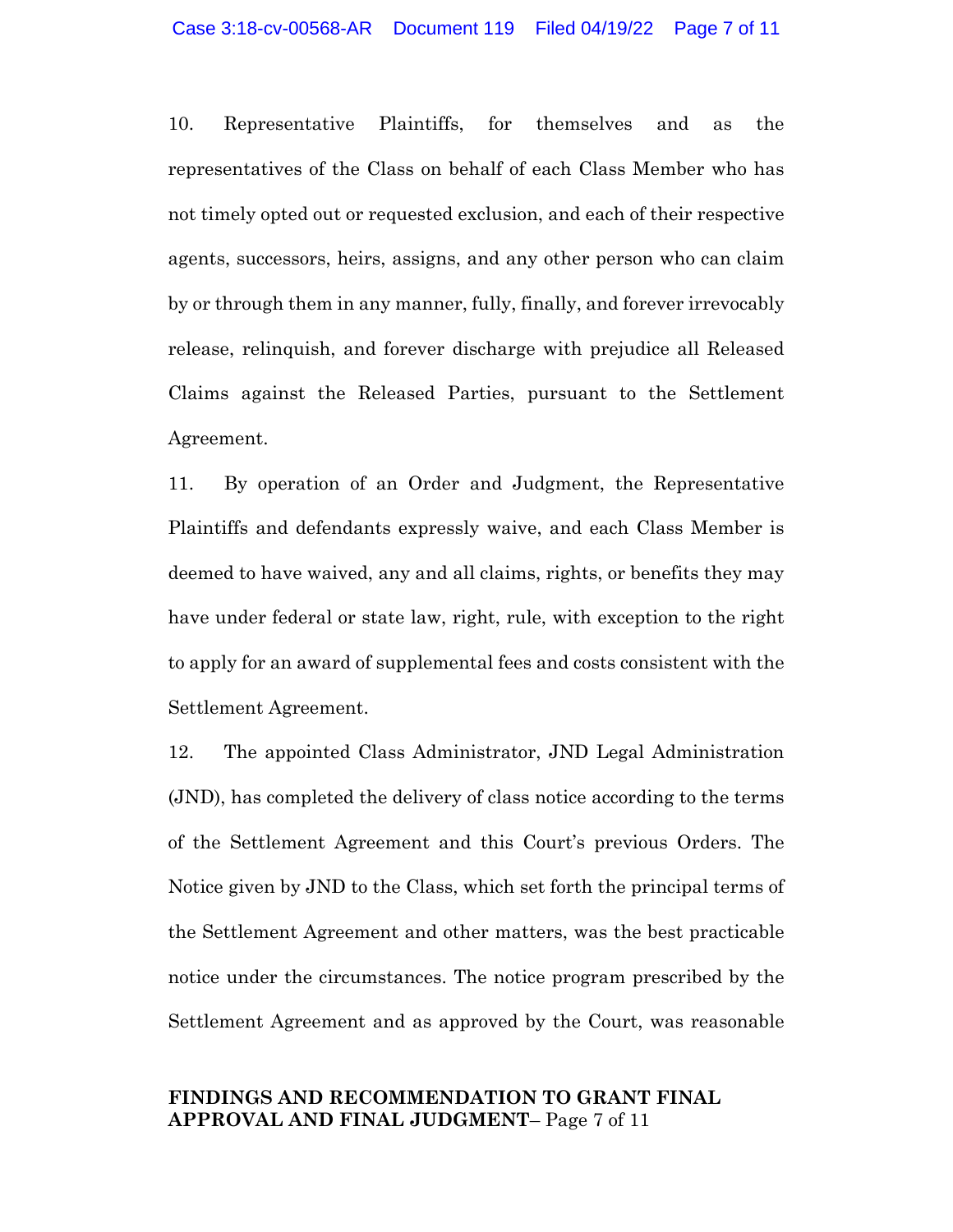and provided due and adequate notice of these proceedings and of the matters set forth therein, including the terms of the Settlement Agreement, to all parties entitled to such notice. The Notice given to members of the Class satisfied the requirements of Federal Rule of Civil Procedure 23 and the requirements of constitutional due process. The Notice was reasonably calculated under the circumstances to apprise Class Members of the pendency of this Action, all material elements of the Settlement, and their opportunity to exclude themselves from, object to, or comment on the Settlement and to appear at the Settlement Hearing. The Court has afforded a full opportunity to all Class Members to be heard. Accordingly, the Court determines that all Class Members, except those, if any, who timely and properly excluded themselves from the Class, are bound by a Judgment and Final Order.

13. If required, defendants, directly or through JND, by the required date served a notice of the proposed settlement upon the appropriate state official of each State in which a Class member resides and upon the Attorney General of the United States. The Court finds that such notice satisfied the requirements of 28 U.S.C. § 1715(b) and that more than ninety (90) days have elapsed since the required notice was served, as required by 28 U.S.C. § 1715(d).

# **FINDINGS AND RECOMMENDATION TO GRANT FINAL APPROVAL AND FINAL JUDGMENT**– Page 8 of 11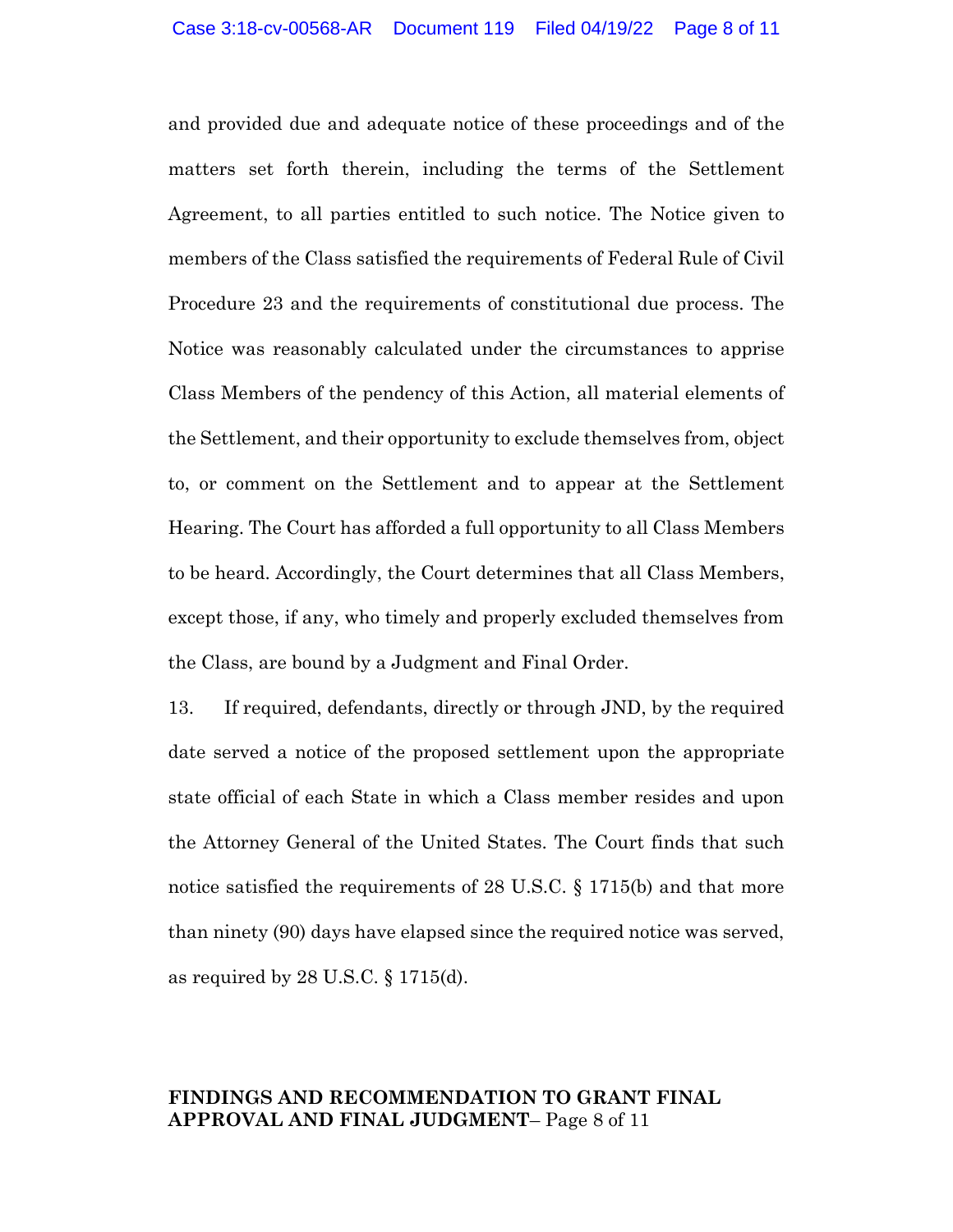14. For their initial Fee Application, the Court hereby recommends that attorneys' fees and costs to compensate Class Counsel for their reasonable time incurred and expenses advanced, as contemplated in the Settlement Agreement. As set out more fully in the contemporaneously filed Findings and Recommendation on Attorney Fees, the Court finds that attorney Kelly D. Jones' rate of \$440 per hour and 154 hours expended is reasonable; attorney Michael Fuller's rate of \$400 per hour and 73.5 hours expended is reasonable; and attorney Matthew Sutton's requested rate of \$350 per hour and 51.6 hours expended is reasonable. For costs and expenses, the Court awards **\$0**, as Class Counsel voluntarily waived any right to reimbursement of such costs or expenses. For these reasons, for its initial Fee Application, the Court recommends that Class Counsel be awarded fees in the total aggregate amount of \$115,220. All such fees, costs, and expenses are in lieu of statutory fees that Representative Plaintiffs and/or the Class might otherwise have been entitled to recover, up to the date that Class Counsel's initial Fee Application was filed on December 24, 2021.

15. Defendants shall pay the amounts awarded herein and in the Settlement Agreement, including the payments and amounts due to eligible Class Members to be distributed by JND, in accordance with and at the times prescribed by the Settlement Agreement.

### **FINDINGS AND RECOMMENDATION TO GRANT FINAL APPROVAL AND FINAL JUDGMENT**– Page 9 of 11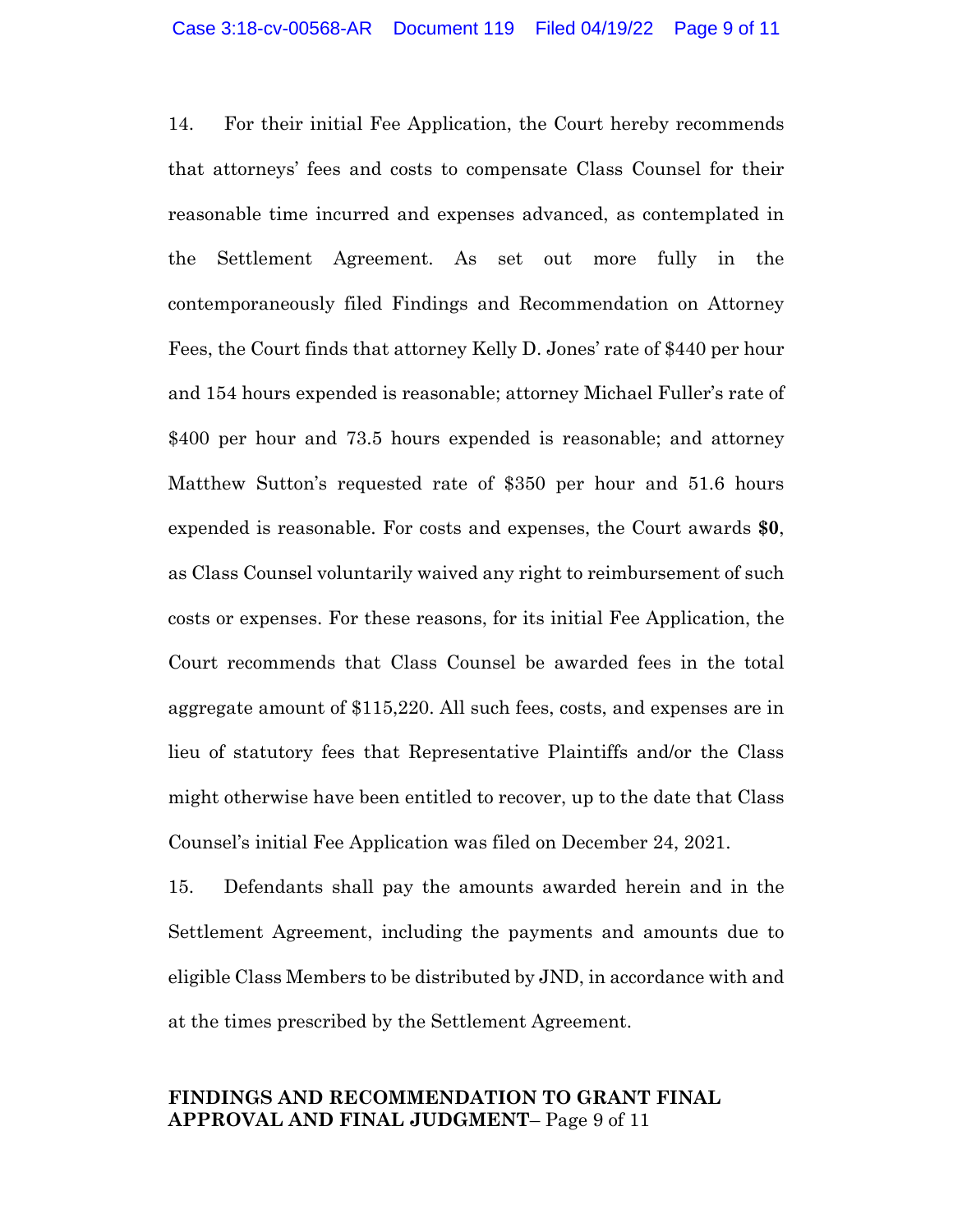16. All other terms of the Settlement Agreement and requests, appointments, and approval sought and preliminary and conditionally approved, granted, and ordered in the Order Granting Plaintiffs' Unopposed Motion for Preliminary Approval of Class Settlement and Certification not expressly set forth in the Final Order and Judgment should be granted.

17. Without affecting the finality of a Final Order and Judgment, the Court retains continuing jurisdiction over (a) implementation of the Settlement Agreement, distribution of the settlement payments, and any award of attorneys' fees, costs, and expenses contemplated by the Settlement Agreement or this Court's orders, until each and every act agreed to be performed pursuant to the Settlement Agreement has been performed, and (b) all parties to this Action and the Class for the purpose of enforcing and administering the Settlement and the Settlement Agreement.

#### **Scheduling Order**

These Findings and Recommendation will be referred to U.S. District Judge Michael H. Simon. Objections, if any, are due within fourteen (14) days. If no objections are filed, then the Findings and Recommendation will go under advisement on that date. If objections are filed, then a response is due within fourteen (14) days after being

### **FINDINGS AND RECOMMENDATION TO GRANT FINAL APPROVAL AND FINAL JUDGMENT**– Page 10 of 11